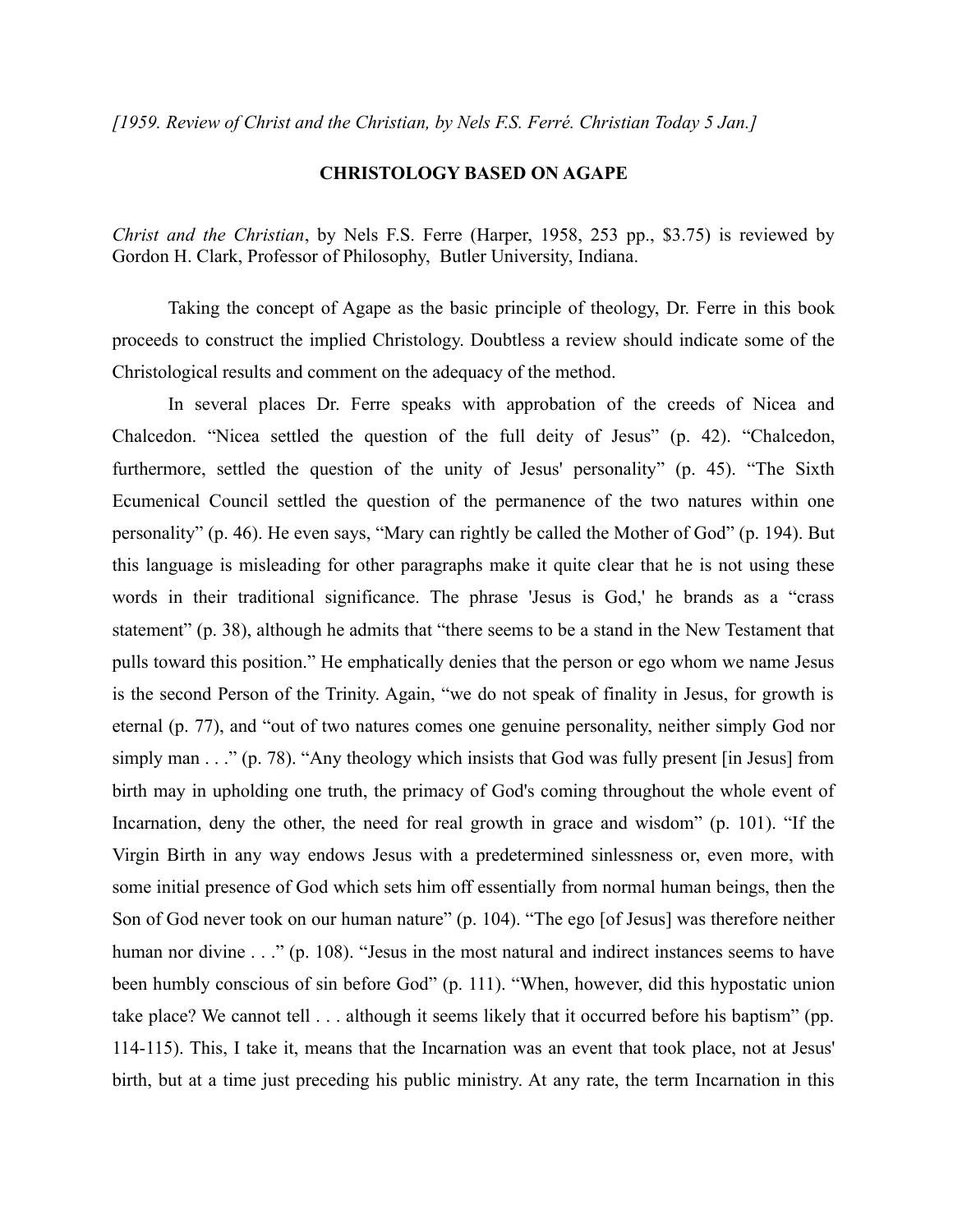book does not bear its usual Christian meaning. The exact significance of the crucial terms is, however, not too clear. Although one can quickly see what Dr. Ferre opposes, namely, historic Christianity, the exposition of his own views is rather perplexing. He and his wife "have read aloud every word of the book in the attempt to make it as easy reading as possible" (p. 15), and in this attempt they were successful; but the fluency and poetry of the language have resulted in ambiguity of expression and obscurity of thought.

Minor examples of figurative language and the numerous cases of undefined terminology are too trivial to consider. Major obscurity is found in the theological method of constructing a Christology on the basis of Agape. The rejection of other methods is clear enough, even though the reasons given are not always convincing.

That the question of objective fact (pp. 30-31) rules out both personal experience and the experience of the Church may be granted; but the rejection of history, i.e., the rejection of the Bible (the only historical source), on the ground that this is too simple a solution of the problem of method, is not so well argued. The mere fact that we today read the Bible with minds educated by centuries of theological discussion, while warning against sources of possible blindness and misinterpretation, is not a sufficient reason for substituting some other court of ultimate appeal. A second reason for not starting with the Bible is that it does not present a single system of thought. It contains, as Dr. Ferre avers, many types of Christology, and therefore, we must have some other principle by which to choose from among them. This reason for rejecting the Bible as the starting point would be a good reason, if it were true. But attempts to charge the Bible with inconsistency have always seemed to this reviewer to be cases of misconstruction. Dr. Ferre several times uses the question, "Why callest thou me good? To show that Jesus did not claim deity. Yet, surely, this is to insist on an interpretation, a naïve interpretation, that is by no means necessary.

However, if the Bible is to be rejected, it still does not follow that Agape is to be chosen as the guiding principle of theology. Dr. Ferre's subjective preference for Agape need not be shared by others. Beyond the question of subjectivity, however, lies the question of conceptual adequacy, which question in fact becomes two questions: Is Agape clearly defined? and, Do Dr. Ferre's conclusions in Christology follow from this concept?

Suppose Agape is precisely defined as "indiscriminate kindness to all" (p. 57). If this explicitly statement really is the precise definition, then Dr. Ferre will find difficulty in deducing